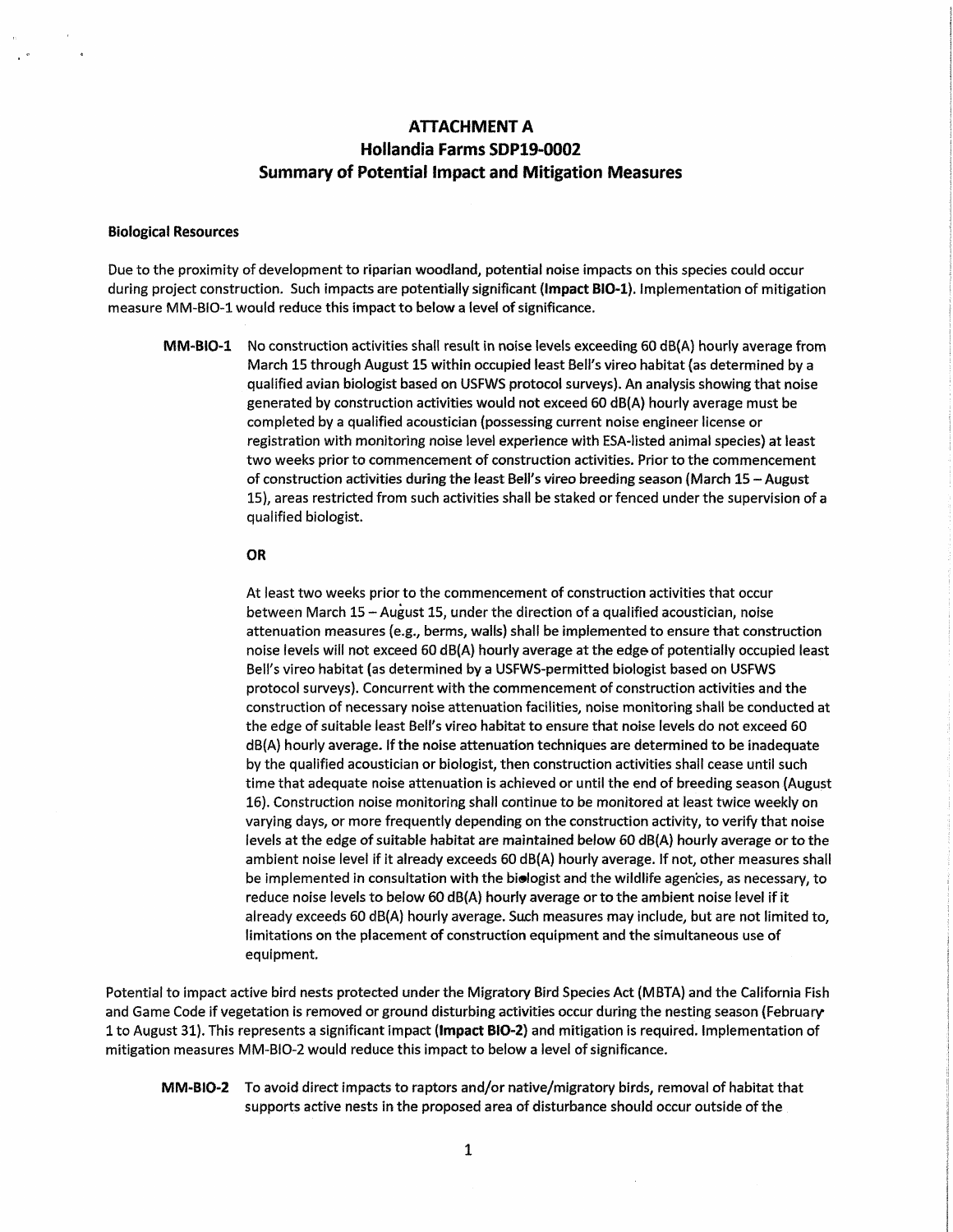breeding season for these species (February 1 to September 15). If removal of habitat in the proposed area of disturbance must occur during the breeding season, a qualified biologist shall conduct a pre-construction survey to determine the presence or absence of nesting birds in the proposed area of disturbance. The pre-construction survey shall be conducted within ten (10) calendar days prior to the start of construction activities (including removal of vegetation). If nesting birds are observed, a letter report or mitigation plan in conformance with applicable State and Federal Law (i.e. appropriate follow up surveys, monitoring schedules, construction and noise barriers/buffers, etc.) shall be prepared and include proposed measures to be implemented to ensure that take of birds or eggs or disturbance of breeding activities is avoided. The report or mitigation plan shall be submitted to the California Department of Fish and Wildlife and/or the United States Fish and Wildlife Service as applicable for review and approval and implemented to the satisfaction of those agencies. The project biologist shall verify and approve that all measures identified in the report or mitigation plan are in place prior to and/or during construction. If nesting birds are not detected during the preconstruction survey, no further mitigation is required.

Construction activities will occur in proximity to suitable special-status species habitat and potential aquatic resource areas, this represents a potentially significant impact **(Impact B10-3)** and mitigation is required. Implementation of the following mitigation measures (MM-B1O~3), which will be required as a condition of project approval, will reduce this potential impact to below a level of significance.

- **MM-BI0-3** A biologist shall be contracted to perform regular random checks (at minimum once a month) to ensure implementation of the following monitoring requirements and BMPs. Monitoring reports and a post-construction monitoring report will be prepared to document compliance with these requirements.
	- To prevent inadvertent disturbance to areas outside the limits of work, the construction limits shall be clearly demarcated (e.g., installation of flagging or temporary visibility construction fence) prior to ground disturbance activities and all construction activities, including equipment staging and maintenance shall be conducted within the marked disturbance limits. The work limit delineation will be maintained throughout project construction.
	- Biologist will flush special-status species (i.e., avian or other mobile species) from suitable habitat areas to the maximum extent practicable immediately prior to initial vegetation removal activities.
	- Construction vehicles shall not exceed 15 miles per hour on unpaved roads adjacent to project site or the right-of-way accessing the site.
	- If trash and debris need to be stored overnight during the maintenance activities, fully covered trash receptacles that are animal~proof and weather-proof will be used by the maintenance contractor to contain all food, food scraps, food wrappers, beverage containers, and other miscellaneous trash. Alternatively, standard trash receptacles may be used during the day, but must be removed each night.
	- Cut vegetation or other trash and debris shall not be placed or stored in or directly adjacent to potentially jurisdictional aquatic resources (including riparian habitat). Such materials shall be stored, if necessary, where it cannot be washed by rainfall or runoff into the potentially jurisdictional areas. When maintenance activities are completed, any excess materials or debris wiU be removed from the project site.
	- Temporary structures and storage of construction materials will not be located in potentially jurisdictional aquatic resource areas, including riparian habitat.
	- Staging/storage areas for construction equipment and materials will not be located in potentially jurisdictional aquatic resource areas, including riparian habitat.
	- The operator will not permit pets on or adjacent to the construction site.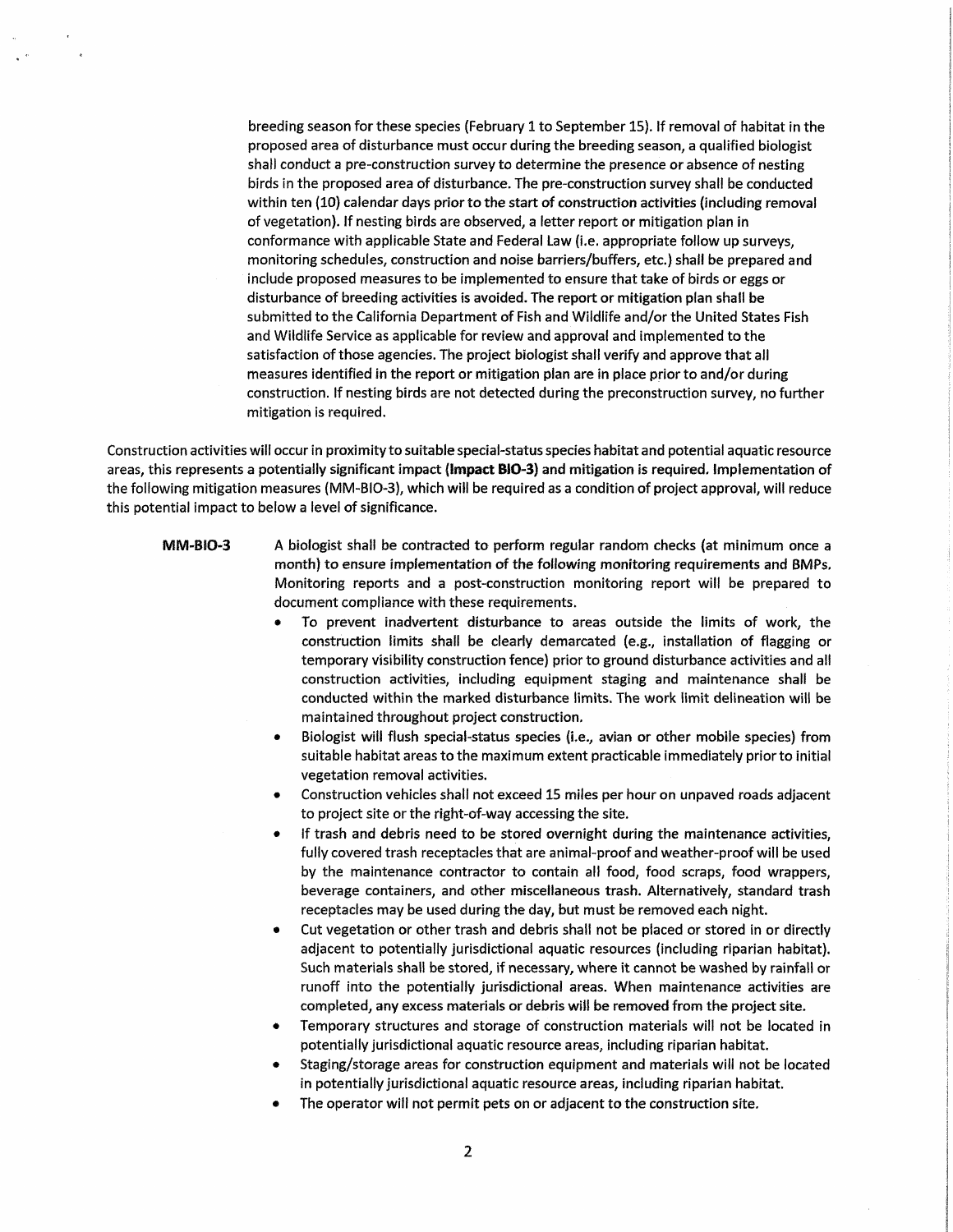The project will impact a small portion of a tributary to San Marcos Creek which will result in impact to 0.06 acres of stream bed and bank subject to the jurisdiction of CDFW and 0.01 acres of Water of the State subject to jurisdiction of the RWQCB. This represents a significant impact **(Impact 810-4}** and mitigation is be required. Implementation of mitigation measure MM-B1O-4, detailed below, would reduce this impact to below a level of significance.

**MM-B10-4**  As compensation for impacts to 0.01 acre of non-wetland Water of the State and 0.06 acre of CDFW streambed and riparian vegetation, the applicant shall be required to purchase off-site compensatory mitigation lands acceptable to the City and regulatory agencies. On-site mitigation is not possible due to the site design. The compensatory mitigation lands shall be secured through off-site acquisition, in lieu fees, a purchase of credits from an approved mitigation bank, or a combination thereof compliant with the City's Draft Subarea Plan, as determined to be appropriate following consultation with the City and resources agencies. Compliance with this measure shall occur prior to the issuance of a grading permit. Compensatory mitigation shall be at a 3:1 ratio. Additionally, the project applicant shall secure appropriate regulatory permits from the RWQCB for impacts to Water of the State and from CDFW for work within the streambed and streambed habitats.

## **Cultural Resources**

It is possible that subsurface cultural deposits are still present under the surface and construction activities could impact these resources if they are present. This represents a significant impact and mitigation is required. **(Impact CR-1).** The following mitigation measures apply to grading and construction activity that occurs within areas of previously-undisturbed soil and would be required as a condition of project approval:

**MM-CR-la**  Prior to the issuance of a Grading Permit, or ground-disturbing activities, the Applicant/Owner shall enter into a Tribal Cultural Resource Treatment and Monitoring Agreement (also known as a pre-excavation agreement) with the San Luis Rey Band of Mission Indians, and/or another Traditionally and Culturally Affiliated Native American Tribe ("TCA Tribe"). The purpose of this agreement shall be to formalize protocols and procedures between the Applicant/Owner and the TCA Tribe for the protection and treatment of Native American human remains, funerary objects, cultural and/or religious landscapes, ceremonial items, traditional gathering areas and other tribal cultural resources, located within and/or discovered during ground disturbing and/or construction activities for the proposed project, including any additional archaeological surveys and/or studies, excavations, geotechnical investigations, grading, preparation for wet and dry infrastructure, and all other ground disturbing activities.

**MM-CR-lb**  The landowner shall relinquish ownership of all non-burial related tribal cultural resources collected during the grading monitoring program and from any previous archaeological studies or excavations on the project site to the TCA Tribe for proper treatment and disposition per the Cultural Resources Treatment and Monitoring Agreement. Any burial related tribal cultural resources (as determined by the Most Likely Descendant} shall be repatriated to the Most likely Descendant as determined by the Native American Heritage Commission pursuant to California Public Resources Code Section 5097.98. If none of the TCA Tribes accept the return of the cultural resources, then the cultural resources will be subject to the curation requirements contained herein. Additionally, in the event that curation of tribal cultural resources is required by a superseding regulatory agency, curation shall be conducted by an approved facility and the curation shall be guided by California State Historic Resource Commissions Guidelines for the Curation of Archaeological Collections. The City of San Marcos shall provide the developer final curation language and guidance on the project grading plans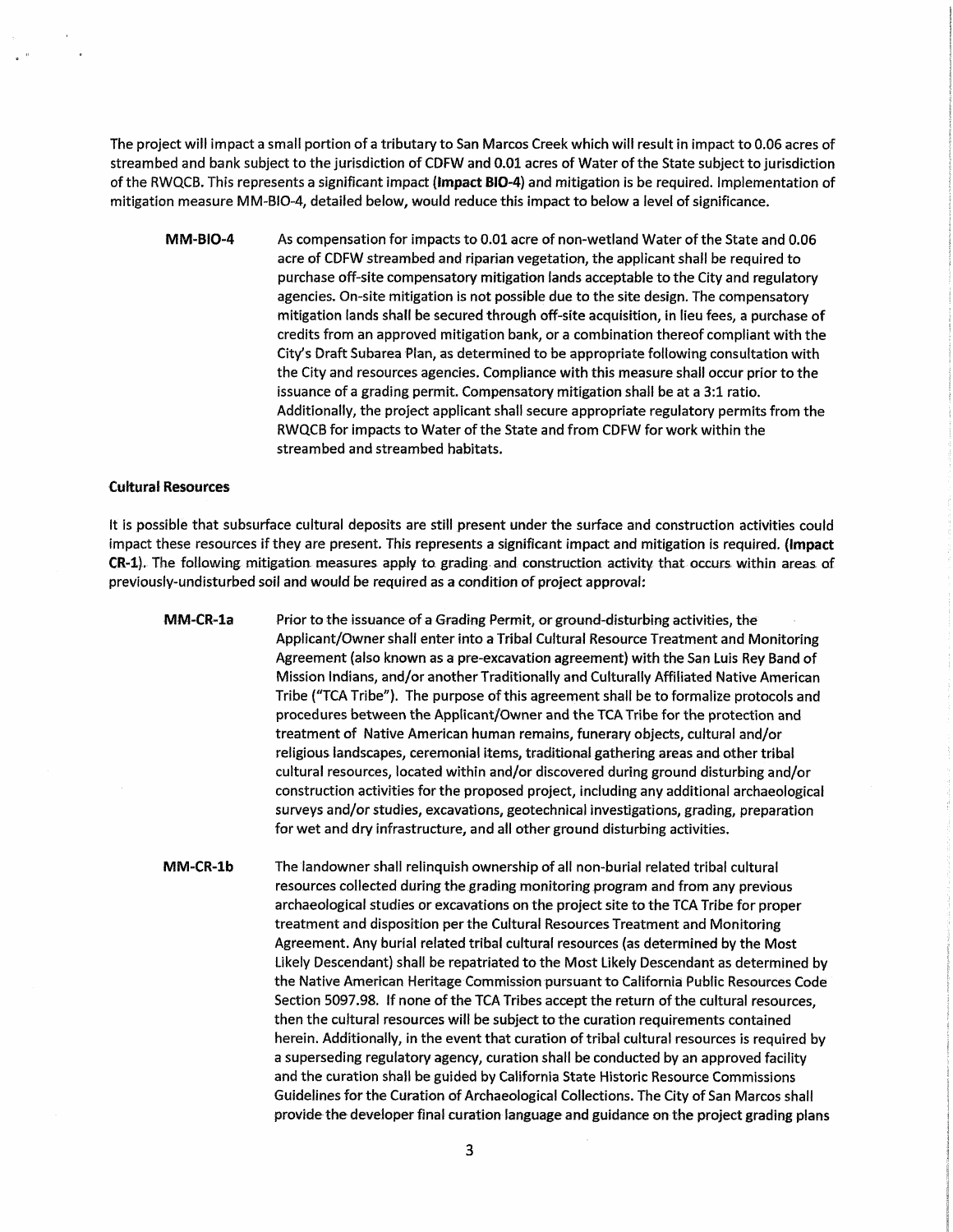prior to issuance of the grading permit, if applicable, during project construction. The applicant shall provide to the City written documentation from the TCA Tribe, the Most Likely Descendant, and/or the curation facility, whichever is most applicable, that the repatriation and/or curation have been completed.

- **MM-CR-le**  Prior to the issuance of a Grading Permit or ground-disturbing activities, the Applicant/Owner or Grading Contractor shall provide a written and signed letter to the Development Services Department stating that a Qualified Archaeologist and TCA Native American monitor have been retained at the Applicant/Owner or Grading Contractor's expense to implement the monitoring program, as described in the Tribal Cultural Resource Treatment and Monitoring Agreement.
- **MM-CR-ld**  Prior to submittal of grading and/or improvement as-built plans; or prior to the issuance of any project Certificate of Occupancy, a monitoring report, which describes the results, analysis and conclusions of the archaeological monitoring program shall be submitted by the Qualified Archaeologist, along with the TCA Native American monitor's notes and comments, to the Planning Division Manager for approval. A copy of any submitted monitoring report shall be provided to the San Luis Rey Band of Mission Indians and any other TCA Tribe that requests the report.
- **MM-CR-le**  The Qualified Archaeologist shall maintain ongoing collaborative consultation with the TCA Native American monitor during all ground disturbing activities. The requirement for the monitoring program shall be noted on all applicable construction documents, including demolition plans, grading plans, etc. The Applicant/Owner or Grading Contractor shall notify the Planning Division, preferably through e-mail, of the start and end of all ground disturbing activities.
- **MM-CR-lf**  The Qualified Archaeologist and TCA Native American Monitor shall attend all applicable pre-construction meetings with the General Contractor and/or associated Subcontractors to present the archaeological monitoring program. The Qualified

Archaeologist and TCA Native American monitor shall be present on-site fulltime during grubbing, grading and/or other ground disturbing activities, including the placement of imported fill materials or fill used from other areas of the project site, to identify any evidence of potential archaeological or cultural resources. All fill materials shall be absent of any and all cultural resources. The Applicant/Owner or Grading Contractor may submit written documentation to the City to substantiate if any fill material is absent of cultural resources. Should the City concur that the fill material is absent of cultural resources, in consultation with a Qualified Archaeologist and/or the TCA Native American monitor, then no monitoring of that fill material is required.

**MM-CR-1g**  The Qualified Archaeologist or the TCA Native American monitor may halt ground disturbing activities if unknown archaeological artifact deposits or cultural features are discovered. Ground disturbing activities shall be directed away from these deposits to allow a determination of potential importance. Isolates and clearly non-significant deposits (as determined by the Qualified Archaeologist, in consultation with the TCA Native American monitor) will be minimally documented in the field, collected and be given to the TCA Tribe so that they may be reburied at the site on a later date. If a determination is made that the unearthed artifact deposits or tribal cultural resources are considered potentially significant, the San Luis Rey Band of Mission Indians and/or the TCA Tribe referenced in CR-1 shall be notified and consulted with in regard to the respectful and dignified treatment of those resources. All sacred sites, significant tribal cultural resources and/or unique archaeological resources encountered within the project area shall be avoided and preserved as the preferred mitigation, if feasible. If,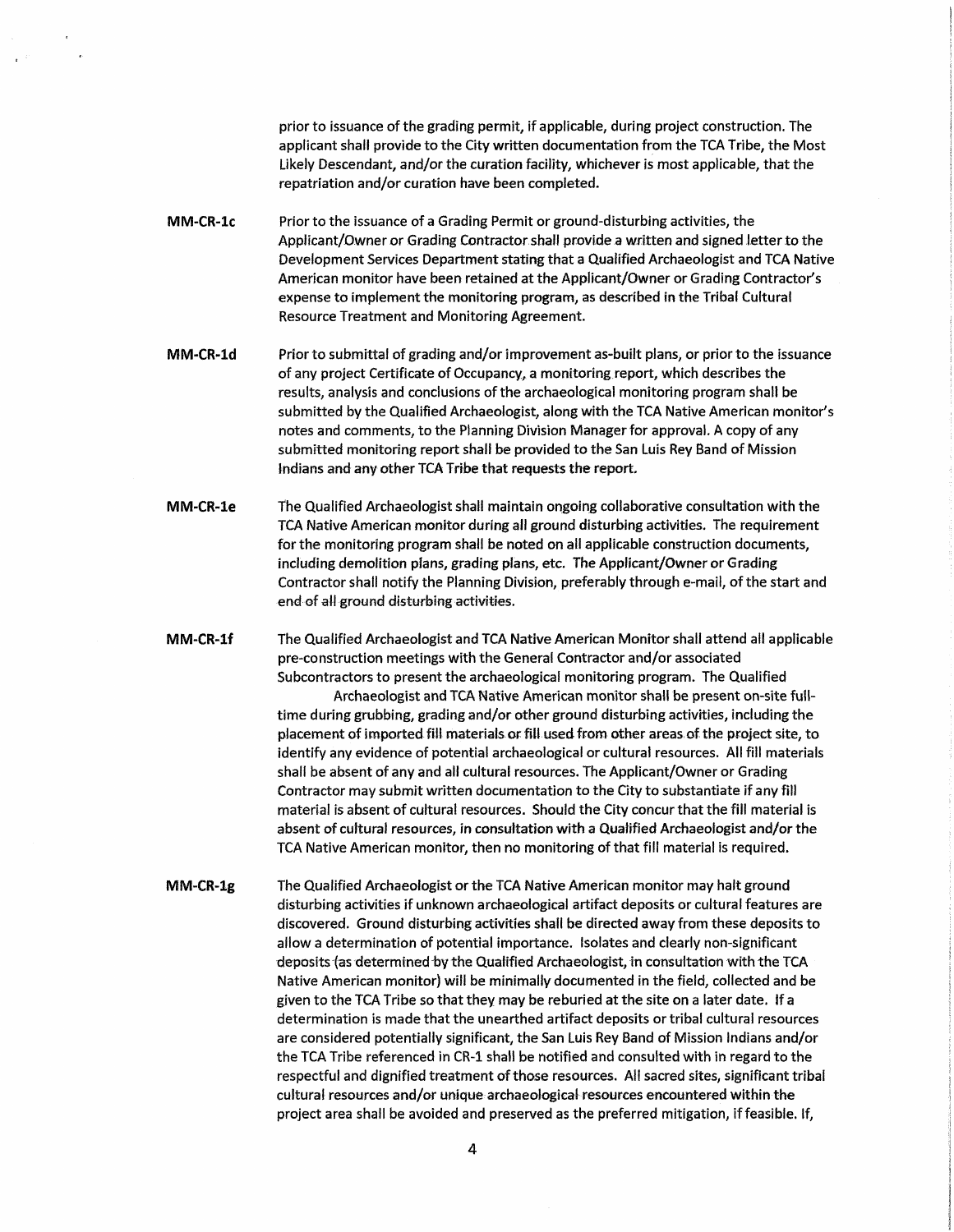however, a data recovery plan is authorized by the City as the Lead Agency under CEQA, the contracted San Luis Rey Band of Mission Indians and/or the TCA Tribe referenced in CR-1 shall be notified and consulted regarding the drafting and finalization of any such recovery plan. For significant artifact deposits, tribal cultural resources or cultural features that are part of a data recovery plan, an adequate artifact sample to address research avenues previously identified for sites in the area will be collected using professional archaeological collection methods. If the Qualified Archaeologist collects such resources, the TCA Native American monitor must be present during any testing or cataloging of those resources. Moreover, if the Qualified Archaeologist does not collect the cultural resources that are unearthed during the ground disturbing activities, the TCA Native American monitor, may at their discretion, collect said resources and provide them to the contracted TCA Tribe referenced in CR-1 for respectful and dignified treatment in accordance with the Tribe's cultural and spiritual traditions. If the Developer, the Qualified Archaeologist and the TCA Tribe cannot agree on the significance or mitigation for such resources, these issues will be presented to the Planning Division Manager for decision. The Planning Division Manager shall make a determination based upon the provisions of the California Environmental Quality Act and California Public Resources Code Section 21083.2(b) with respect to archaeological resources, tribal cultural resources and shall take into account the religious beliefs, cultural beliefs, customs and practices of the TCA Tribe. Notwithstanding any other rights available under law, the decision of the Planning Division Manager shall be appealable to the Planning Commission and/or City Council.

**MM-CR-lh**  As specified by California Health and Safety Code Section 7050.5, if human remains are found on the project site during construction or during archaeological work, the person responsible for the excavation, or his or her authorized representative, shall immediately notify the San Diego County Medical Examiner's Office. No further excavation or disturbance of the site or any nearby area reasonably suspected to overlie adjacent remains shall occur until the Medical Examiner has made the necessary findings as to origin and disposition pursuant to Public Resources Code 5097.98. If such a discovery occurs, a temporary construction exclusion zone shall be established surrounding the area of the discovery so that the area would be protected, and consultation and treatment could occur as prescribed by law. By law, the Medical Examiner will determine within two working days of being notified if the remains are subject to his or her authority. If the Medical Examiner recognizes the remains to be Native American, he or she shall contact the Native American Heritage Commission (NAHC), by telephone, within 24 hours. The NAHC will make a determination as to the Most Likely Descendent. If suspected Native American remains are discovered, the remains shall be kept in-situ, or in a secure location in close proximity to where they were found, and the examination of the remains shall only occur on-site in the presence of a TCA Native American monitor.

### **Geology /Soils**

Undocumented fill and loose alluvial soils are considered to be compressible and unsuitable to support structural improvements or engineered fill. This represents a significant impact **(Impact GE0-1)** and mitigation is required. As a condition of project approval, implementation of the following mitigation measure (MM-GE0-1) will be required, and will reduce the impact to below a level of significance:

**MM-GE0-1** The project applicant shall implement the geotechnical recommendations identified beginning on page 7 of the Geotechnical Evaluation for Proposed Outside Storage Yard {GeoTel< 2019). These recommendations address grading/earthwork, design considerations, pavement design and concrete construction.